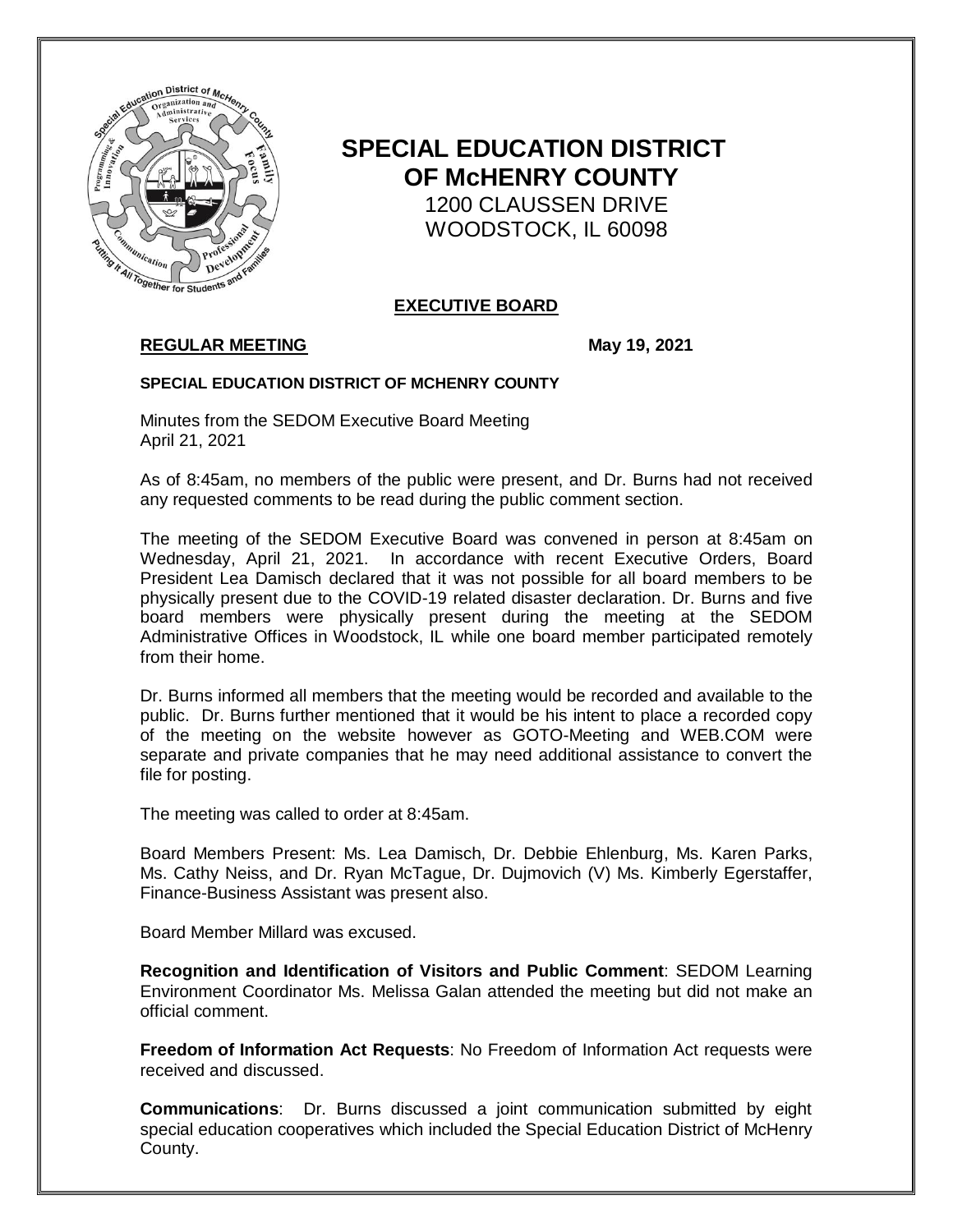Executive Session-

The Board entered Executive Session at 8:50am for the purposes of review of unreleased closed session meeting minutes and the appointment, employment, compensation, discipline, performance, or dismissal of specific employees of the public body or legal counsel for the public body, including hearing testimony on a complaint lodged against an employee of the public body or against legal counsel for the public body to determine its validity.

Board Member Parks motioned that the board enter Executive Session and Board Member Neiss seconded the motion.

Ayes: Ms. Damisch, Dr. Dujmovich, Ms. Parks, Dr. Ehlenburg, Ms. Neiss, Dr. McTague Nayes:0

Absent: Mr. Millard

Board Member Parks motioned that the board re-enter Open Session at 9:01am and Board Member Neiss seconded the motion.

Ayes: Ms. Damisch, Dr. Dujmovich, Ms. Parks, Dr. Ehlenburg, Ms. Neiss, Dr. McTague Nayes:0 Absent: Mr. Millard

## **Action Items**:

Prior to entering closed session Dr. Burns noted that all previously retained closed session documents were from meetings that occurred prior to his tenure beginning in 2017 and that he was not directly familiar with the issues and substance discussed in the meetings prior to his tenure. The board chose to not review the previous sessions of closed session in closed session and to direct Dr. Burns to maintain the previously retained closed session meeting documents as exempt from public review. The board further directed Dr. Burns to not initiate a review of the closed session minutes prior to his tenure unless further noted and that the board would only review current and recent closed session minutes during its semi-annual review of closed session minutes.

The board directed staff to prepare and provide all administrative and exempt employees with a 2.5% increase for fiscal year 22.

## **Consent Agenda**

Board Member Ehlenburg motioned that the following items be approved as part of the consent agenda and Board Member Parks seconded the motion.

- **1. Minutes of the 3-17-2021 Executive Board Meeting**
- **2. March Financial Reports**
- **3. April Bills**
- **4. Human Resources Report**

Ayes: Ms. Damisch, Dr. Dujmovich, Ms. Parks, Dr. Ehlenburg, Ms. Neiss, Dr. McTague Nayes:0 Absent: Mr. Millard

## **Committee of the Whole**:

Dr. Burns discussed the topics of the recently held Committee of the Whole Meeting which included a discussion regarding the R.S.S.P. program, a discussed the potential of launching a virtual program based out of the districts' classrooms that were owned in the Huntley School District. The board also discussed its desire to maintain the current meeting structure of Wednesday morning meetings beginning at 8:00am.